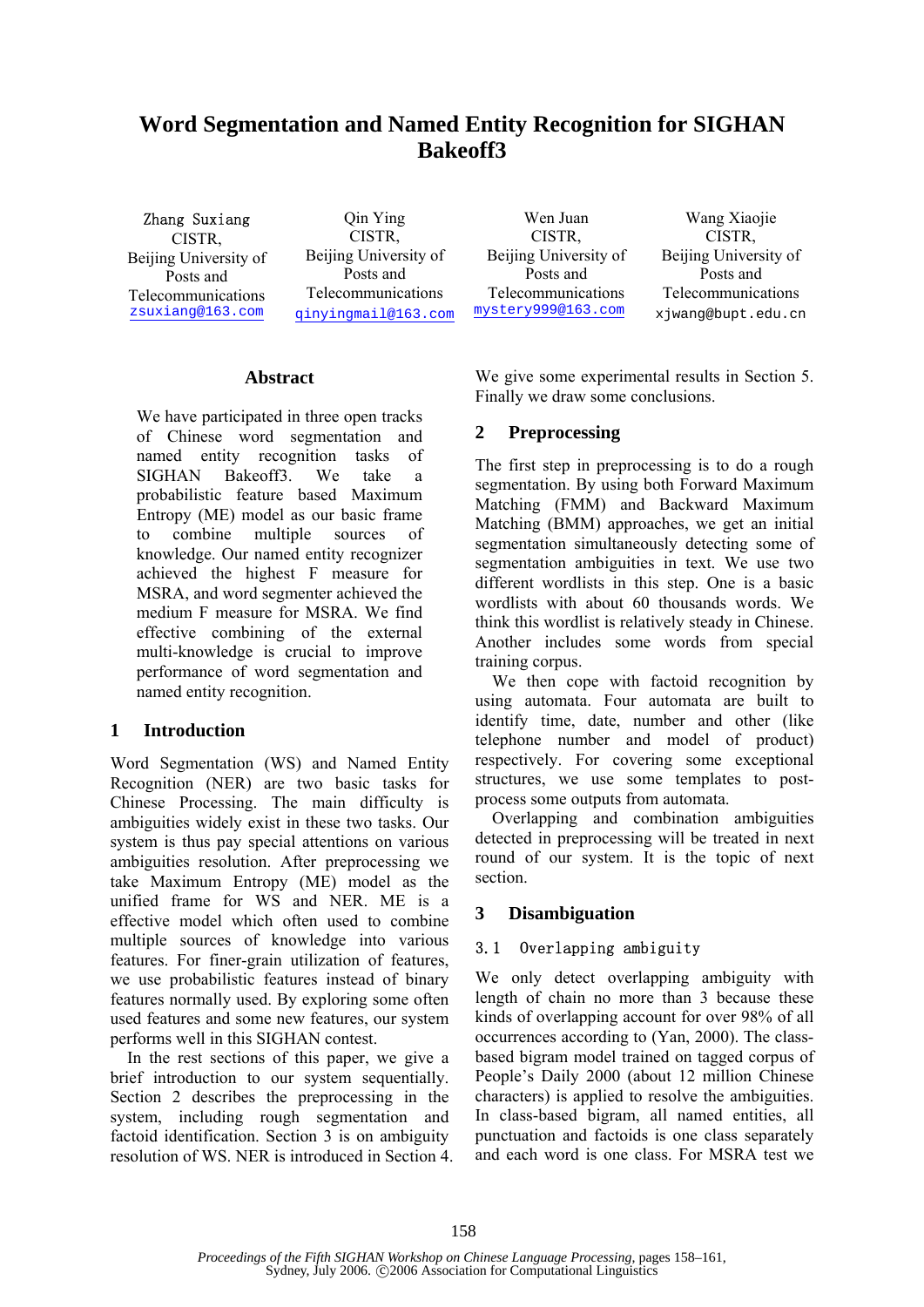evaluate the performance of our overlapping disambiguation with precision of 84.1%.

## 3.2 Combination ambiguity

We use some templates to describe the POS properties of combination ambiguity and their segmentation words. In our system there are 155 most frequent combination words. Due to the fact that instances of combination ambiguity is deficient in given training corpus, to enlarge training examples we convert the People Daily 2000 to meet the standard of different guidelines then extract examples for training besides the given training corpora. For example, 结果 is a combination ambiguity according to the guideline of MSRA whereas it is always one unit in People Daily 2000. Noticing that when 结果 takes the sense of result, it is always tagged as a noun and a verb when it takes the meaning of fructification, we can easily enlarge the training examples of 结果.

We then use ME model to combination ambiguity resolution. There are six features used in the model as below.

- (1) Contextual words;
- (2) Contextual characters;
- (3) Bigram collocations;
- (4) If the transfer probability of adjacent words to the target word exists;
- (5) If keywords indicate segmentation exists;
- (6) The most frequent segmentation from prior distribution

## **4 Named entity recognition**

#### 4.1 Personal name recognition

We propose a probabilistic feature based maximum entropy approach to NER. Where, probabilistic feature functions are used instead of binary feature functions, it is one of the several differences between this model and the most of the previous ME based model. We also explore several new features in our model, which includes confidence functions, position of features etc. Like those in some previous works, we use sub-models to model Chinese Person Names, Foreign Names respectively, but we bring some new techniques in these sub-models.

In standard ME, feature function is a binary function, for example, if we use CPN denotes the Chinese person Name, SN denotes Surname, a typical feature is:

$$
f_i(x, y) = \begin{cases} 1 & y \in CPN \quad and \quad x \in SN \\ 0 & otherwise \end{cases}
$$
 (1)

But in Chinese, firstly, most of words used as surname are also used as normal words. The probabilities are different for them to be used as surname. Furthermore, a surname is not always followed by a given name, both cases are not binary. To model these phenomena, we give probability values to features, instead of binary values.

For example, a feature function can be set value as follows:

$$
f(x, y) = \begin{cases} 0.985 & \text{if } y \in \text{CPN} \text{ and } x \in \overline{\mathbb{R}} \\ 0 & otherwise \end{cases}
$$
 (2)

Or

$$
f(x,y) = \begin{cases} 0.01805 & \text{if } y \in \text{CPN} \text{ and } x \in \text{F} \\ 0 & otherwise \end{cases}
$$
 (3)

Chinese characters used for translating foreign personal name are different from those in Chinese personal name. We built the foreign name model by collecting suffixes, prefixes, frequently-used characters, estimate their probabilities used in foreign personal name. These probabilities also used in model as probability features.

We also design a confidence function for a character sequence  $W = C_1 C_2 ... C_n$  to help model to estimate the probability of *W* as a person name.  $C_i$  may be a character or a word. Let  $f_{1F}$  is probability of the  $C_1$ ,  $f_{iM}$  is the probability of the  $C_i$ ,  $f_{nE}$  is the probability of the  $C_n$ . So the confidence function is

$$
K(w, PERSON) = f_{1F} + \sum_{2 < i < = n-1} f_{iM} + f_{nE} \tag{4}
$$

This function is included in ME frame as a feature.

Candidate person name collection is the first step of NER. Since the ambiguity of Chinese word segmentation always exists. We propose some patterns for model different kind of segmentation ambiguity. Some labels are used to express specific roles of Chinese characters in person names.

We have seven patterns as follows; first two patterns are non-ambiguity, while the others model some possible ambiguity in Chinese person name brought by word segmenter.

(1) BCD: the Chinese personal name is composed of three Hanzi ((Chinese character).

B: Surname of a Chinese personal name.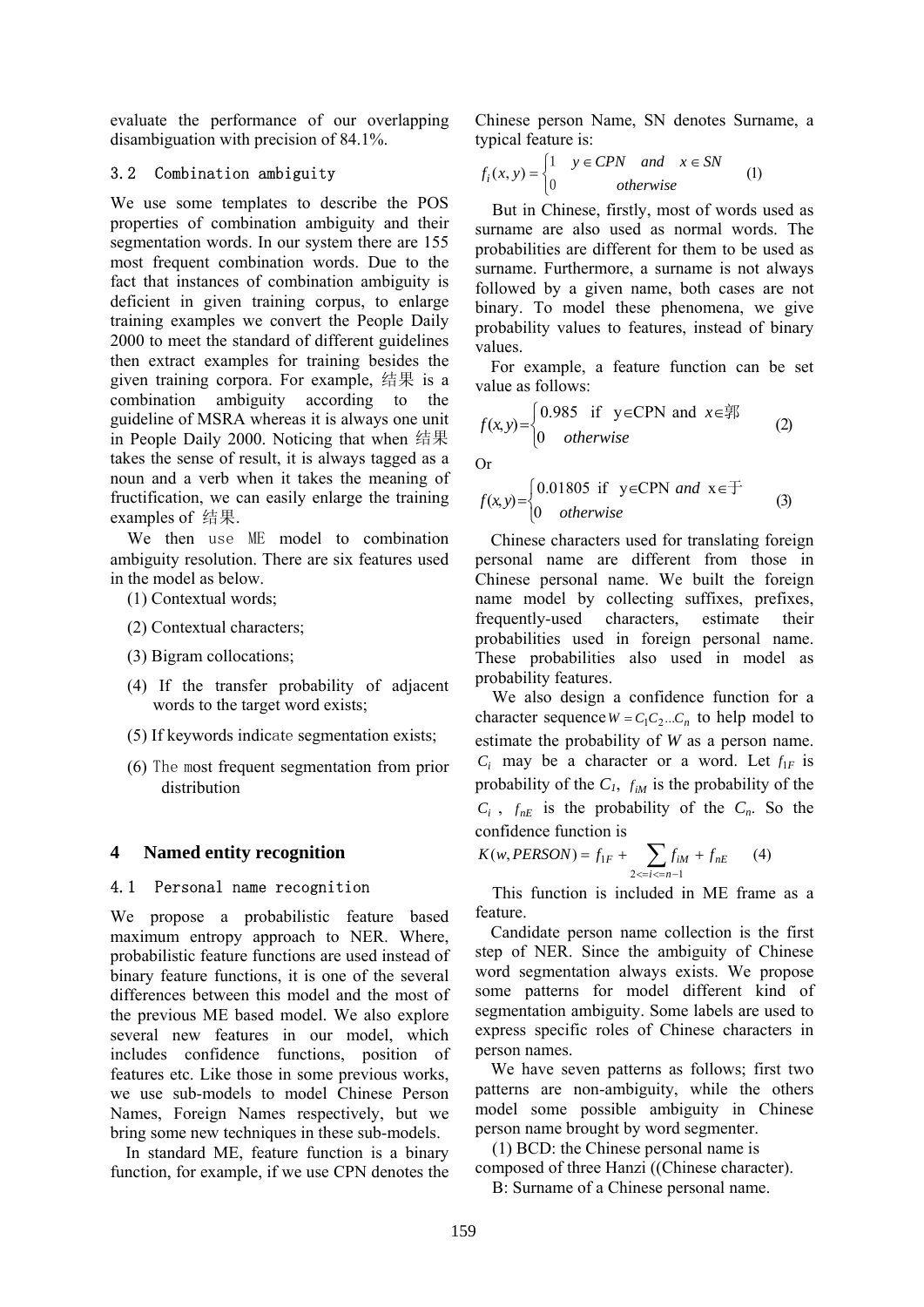C: Head character of 2-Hanzi given names.

D: Tail character of 2-Hanzi of given names.

(2) BD: the Chinese personal name is composed of two Hanzi (Chinese character). (3) BCH:

H: the last given name and its next context are composed of a word.

(4) UCD:

U: the surname and its previous context are composed of a word.

(5) BE:

E: the first given name and the last given name are composed of a word.

(6) UD:

U: the surname and the first given name are composed of a word.

(7) CD:The Chinese personal name is only composed of two given names.

Based on the People's Daily corpus and maximum entropy, we achieve models of Chinese personal name and transliterated personal name respectively.

Here, How can we know whether a person name is composed of two or three Hanzi, we used another technology to limit boundary. We think out the co-appearing about the last given name and its next context, now, we have made a statistics about personal name and its next context to decide the length of the Chinese personal name. For example:

"李超为宁波拿下了一分",

In this sentence, we collect a candidate Chinese person name "李超为", but the last given name " $\forall$ j" is a specific character, it has different meaning, now, we make a decision whether "为" is belong to personal name or not.

 $number(NR \rightrightarrows \nightrightarrows)$  <  $number(NR \rightrightarrows)$  (3)

So, " $\forall$ )" is not included in the personal name, "李超" is a correct choice.

Another problem we have met is to recognize transliterated personal name, because many transliterated personal characters has included the Chinese surname, however, the condition that we can recognize the Chinese personal name is Chinese surname, therefore, a section of the transliterated personal name will often be recognized a Chinese personal name.

In our system, we design a dynamitic priority method to check ambiguous character, when we examine a ambiguous character like "谢" or "马". we will search different characters which maybe belong to Chinese personal name or transliterated personal name with forward and backward direction. According to the collection result, we will decide to use Chinese personal model or transliterated personal model to recognize personal name.

For example:

"印/方/重工业/和/国营/企业/部/部长/马/诺/哈/ 尔/·/乔/希/、/随/访/的/部分/议员/以及/印度/驻/ 华/大使/南/威/哲/等/参加/了会见/。"

The correct candidate personal name is "马诺 哈尔·乔希" and not "马诺哈".

## 4.2 Location recognition

We collect 196 keywords such like "省,村,川,河, 湖,角", when the system search these keywords in a string, it will collect some characters or words which maybe belong to a location with backward direction, and the candidate location can be inputted into location model to recognize. The approach is similar to the personal name recognition, the difference is its contextual, the contextual used for location is *w*<sub>i−2</sub> *w*<sub>i−1</sub> *w*<sub>i</sub> *w*<sub>i+1</sub> *w*<sub>i+2</sub>, which always can be used as feature during location entity recognition.

We trained model based on the People's Daily.

We design some rules to help rectify wrong result, when a transliterated location name is lack of keyword like "省", it maybe recognized as a transliterated personal name. We collect some specific words list such as "奔赴,赴,圣地,故都" to correct the wrong personal name. If the current word is in the list, the following words are accepted as candidate location entity.

#### 4.3 Organization recognition

Organization name recognition is very different from other kinds of entities. An organization is often composed of several characters or words, and its length is dynamitic. According to statistical result about People's Daily and MSR corpus, we decided the maximum length of an organization is 7 in a sentence.

We computed the probability of every word or character of an organization, and defined the probability threshold.

According to the different keyword, we designed sixteen classifiers; every classifier has its knowledge base, the different classifier can achieve organization recognition goal.

We computed the probability threshold  $(>0.02)$ of a candidate organization.

Combined the BIO-tagged method and the probability threshold, the organization can be recognized.